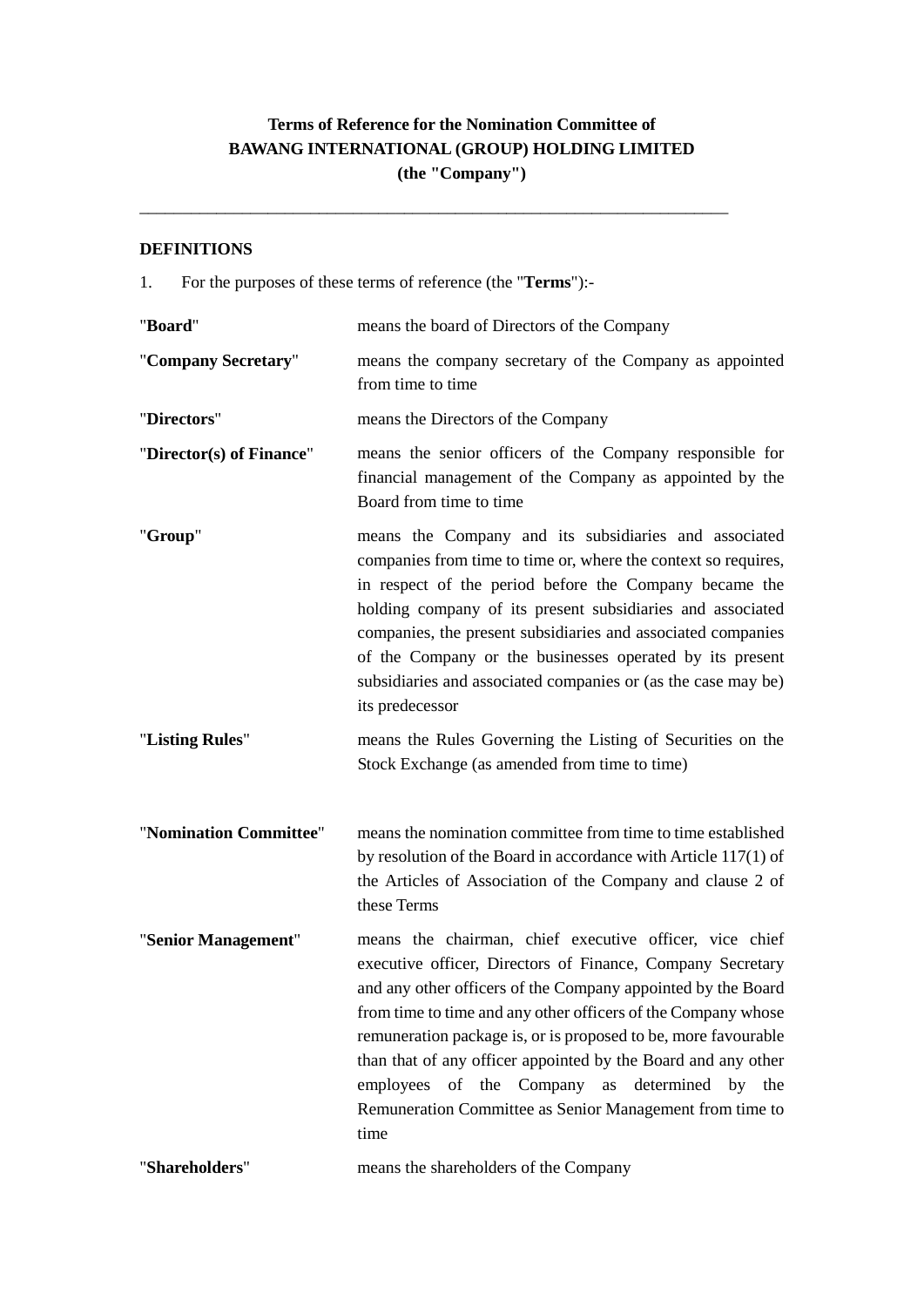"**Stock Exchange**" means The Stock Exchange of Hong Kong Limited

### **CONSTITUTION**

2. The Board hereby resolves to establish a committee of the Board to be known as the Nomination Committee.

## **MEMBERSHIP**

- 3. The members of the Nomination Committee shall be appointed by the Board from time to time from amongst the Directors of the Company and shall consist of not less than three members, a majority of whom should be independent non-executive Directors.
- 4. A quorum of the Nomination Committee shall be two members.
- 5. The chairman of the Nomination Committee shall be appointed by the Board and shall either be the chairman of the Board or an independent non-executive Director.
- 6. Each member of the Nomination Committee shall disclose to the Nomination Committee the following:-
- (a) any and all personal financial interests (other than as Shareholder of the Company) in any Company matter related to any matter under consideration by the Nomination Committee; and
- (b) any potential conflict of interest arising from a cross-directorship or otherwise,

and the secretary of the Nomination Committee meeting shall also ascertain, at the beginning of the meeting, the existence of any conflict of interest and minute them accordingly.

7. Any member with any personal financial interest in any Company matter related to any matter under consideration by the Nomination Committee or any potential conflict of interest howsoever arising, shall abstain from voting on resolutions of the Nomination Committee in relation to which such interest or conflict of interest exists and from participating in the discussions concerning such resolutions and (if so required by the Board) shall resign from the Nomination Committee.

# **MEETINGS**

- 8. Unless otherwise specified hereunder, the provisions contained in the Company's Articles of Association (as amended from time to time) for regulating proceedings of Directors' meetings shall apply to the meetings of the Nomination Committee.
- 9. Meetings of the Nomination Committee shall be held at least twice a year. Additional meetings of the Nomination Committee may be held as and when required.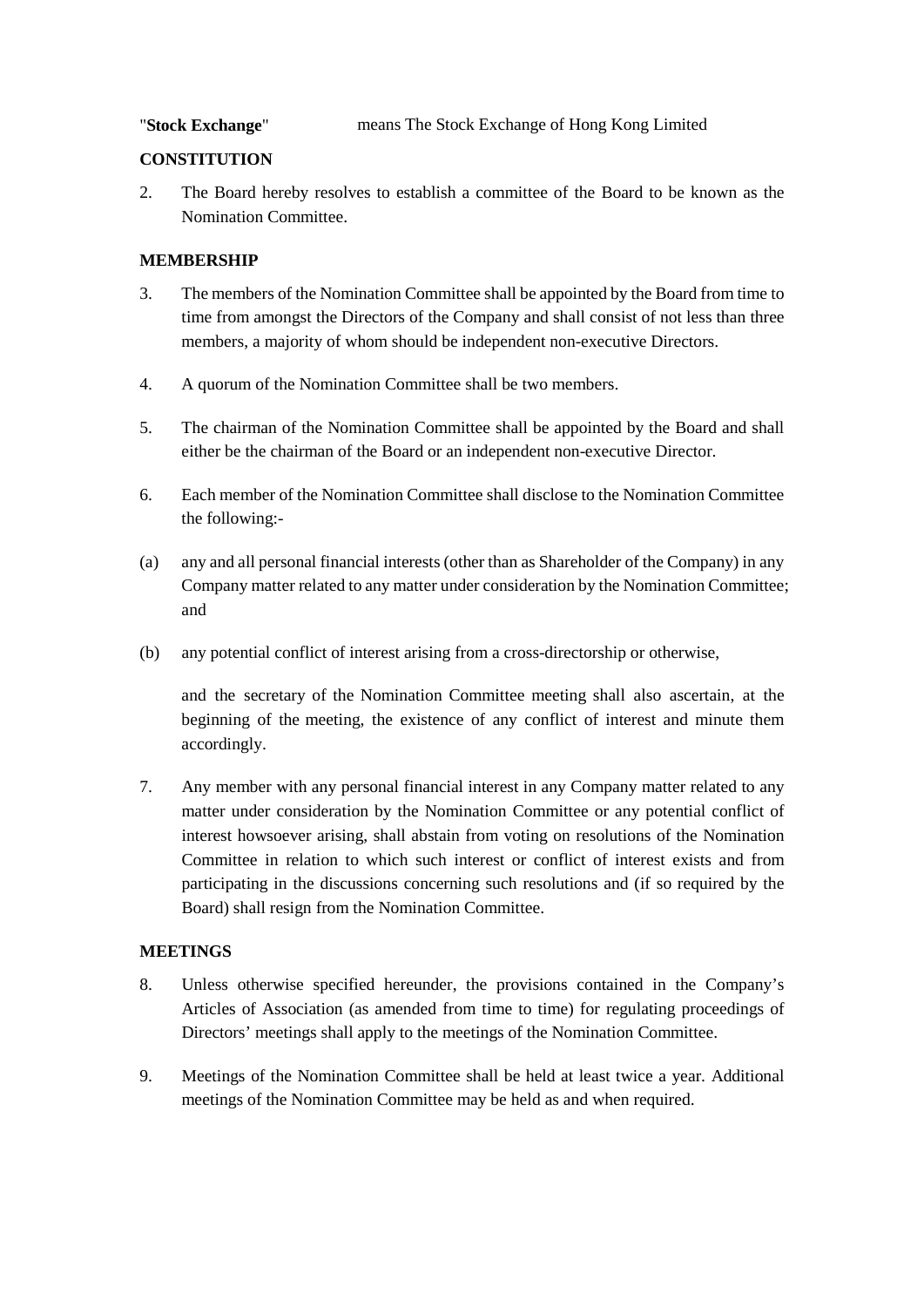- 10. A duly convened meeting of the Nomination Committee at which a quorum is present shall be competent to exercise all or any of the authorities, powers and discretions vested in or exercisable by the Nomination Committee.
- 11. Unless otherwise agreed by all the members of the Nomination Committee, notice of at least 14 days shall be given for a meeting of the Committee. Agenda and accompanying supporting papers shall be sent to all members of the Nomination Committee and to other attendees as appropriate at least 3 days before the date of the meeting (or such other period as the members may agree).
- 12. Members of the Nomination Committee may participate in any meeting of the Nomination Committee by means of a conference telephone or other communications equipment through which all persons participating in the meeting can communicate with each other simultaneously and instantaneously and, for the purpose of counting a quorum, such participation shall constitute presence at a meeting as if those participating were present in person.
- 13. Senior Management shall supply the Nomination Committee with complete and reliable information in a timely manner upon request in order to enable it to make informed decisions.
- 14. The Company Secretary shall be the secretary of the Nomination Committee. The Company Secretary or, in his/her absence, his/her delegate(s) or any person elected by the members present at the meeting of the Nomination Committee, shall attend the meeting of the Nomination Committee and take minutes.

# **WRITTEN RESOLUTIONS**

15. Without prejudice to any requirement under the Listing Rules, written resolution may be passed and adopted by all members of the Nomination Committee.

# **ANNUAL GENERAL MEETINGS**

16. The chairman of the Nomination Committee shall attend the annual general meeting of the Company and be prepared to respond to any questions posed therein on the activities or decisions of the Nomination Committee.

# **AUTHORITY**

- 17. The Nomination Committee is authorised by the Board to discharge its duties within these Terms.
- 18. The Nomination Committee is authorised by the Board to seek any information it requires from the Directors and/or Senior Management. Each of the Director and/or Senior Management must cooperate with the Nomination Committee.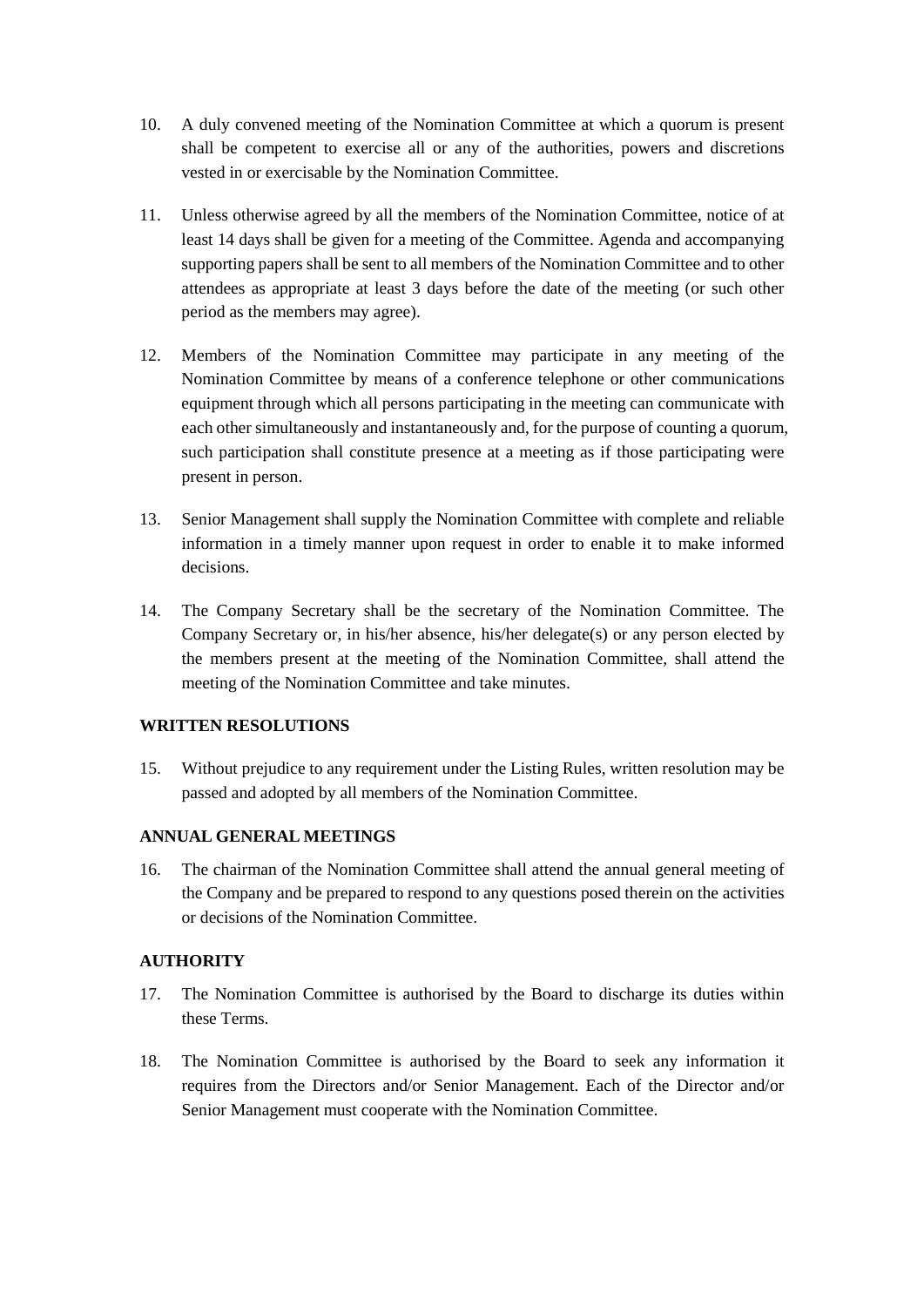- 19. Where appropriate or required, other Directors, the head of human resources, relevant senior management, and any person(s) invited by a Nomination Committee member may attend meetings of the Nomination Committee.
- 20. The Nomination Committee is authorised by the Board to obtain external independent professional advice and to secure the attendance of outsiders with relevant experience and expertise if and when it considers necessary, at the expense of the Company.
- 21. The Nomination Committee shall be provided with sufficient resources to perform its duties.
- 22. The Nomination Committee is authorised by the Board to have exclusive responsibility for establishing the selection criteria, selection, appointment and setting of the terms of reference for any external remuneration consultant retained to advise the Nomination Committee.

# **DUTIES**

- 23. The responsibilities and authorities of the Nomination Committee shall include such responsibilities and authorities set out in the relevant code provisions of the Corporate Governance Code (the "**CG Code**") as contained in Appendix 14 of the Listing Rules (as amended from time to time), which shall include:-
- (a) reviewing the structure, size and composition (including the skills, knowledge and experience) of the Board at least annually and making recommendations on any proposed changes to the Board to complement the Company's corporate strategy.
- (b) identifying individuals suitably qualified to become Board members and selecting or making recommendations to the Board on the selection of individuals nominated for directorship;
- (c) regularly assessing the independence of independent non-executive Directors;
- (d) making recommendations to the Board on the appointment or re-appointment of Directors and succession planning for Directors, in particular the chairman and chief executive of the Company, taking into account the opportunities and challenges facing the Company and the skills and professional requirements of the Board;
- (e) determining the policy for the nomination of Directors and the nomination procedures and the process and criteria adopted to select and recommend candidates for directorship during the year;
- (f) preparing a description of the role and capabilities required for a particular appointment;
- (g) keeping under review the leadership requirements of the Company, both executive and non-executive, with a view to ensuring the Company's continued market competitiveness;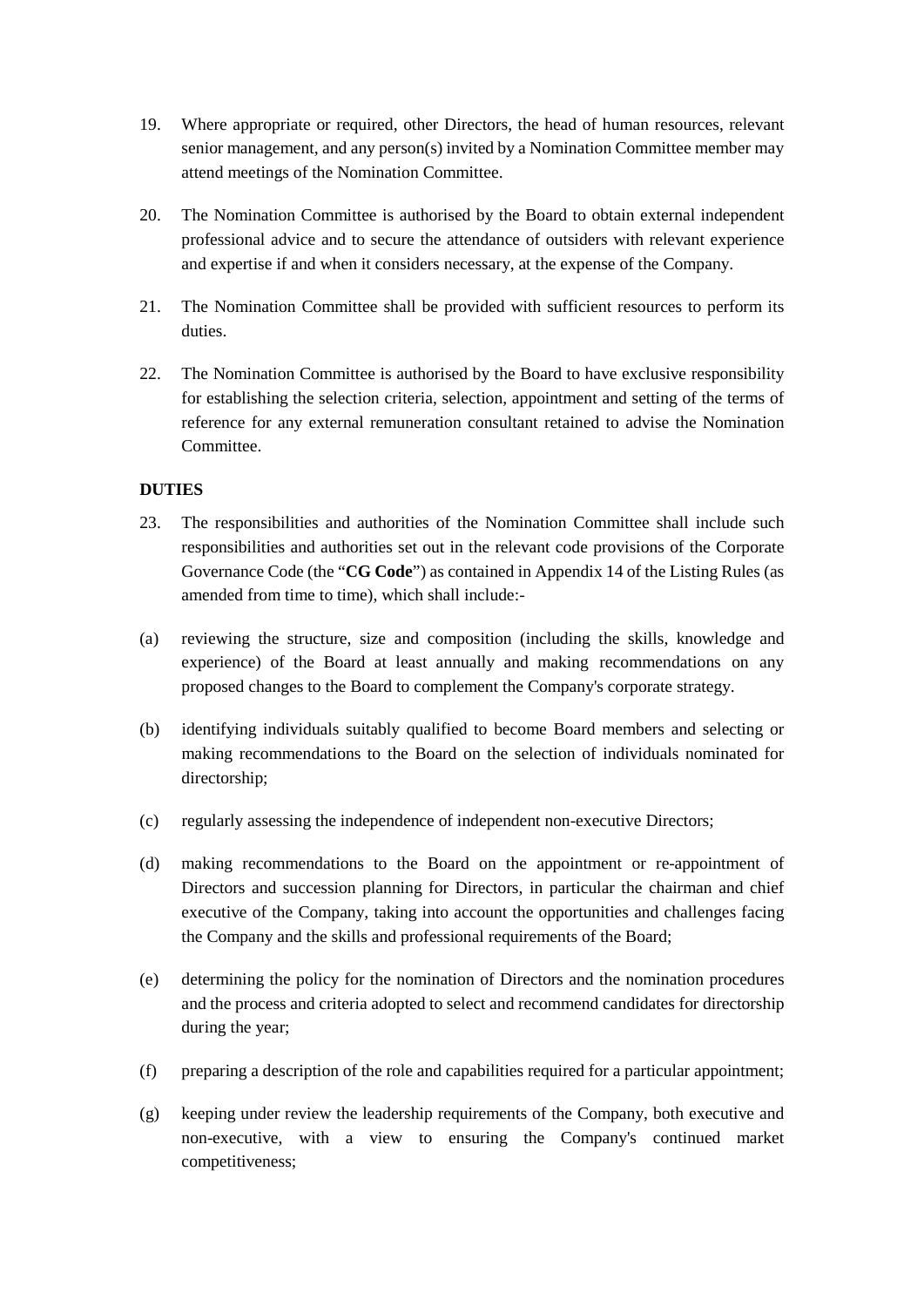- (h) keeping up to date and fully informed about strategic issues and commercial changes affecting the Company and the market in which it operates;
- (i) annually reviewing the time commitment of non-executive Directors and the ratio of time spent against fulfilment of duties; and
- (j) ensuring that non-executive Directors receive a formal letter of appointment setting out expected time commitment, Board services and involvement outside board meetings.
- (k) making recommendations to the Board concerning:
	- (i) membership of the Company's Audit and Remuneration Committees, in consultation with the chairmen of those committees;
	- (ii) evaluating continuation (or otherwise) of service of any Director who has reached the age of 65;
	- (iii) re-appointment of any Director having regard to their performance and contribution to the board in terms of the knowledge, skills, experience required and the Articles of Association of the Company;
	- (iv) any matters relating to the continuation in office of any Director at any time including the suspension or termination of service of an executive Director subject to the provisions of the law and his service contract; and
	- (v) the appointment of any Director to executive or other office, other than to the positions of chairman and chief executive officer.

#### **CORPORATE GOVERNANCE FUNCTIONS**

24. The Nomination Committee should review and monitor the training and continuous professional development of Directors and Senior Management.

### **REPORTING**

- 25. The secretary of a Nomination Committee meeting shall record in sufficient detail the matters considered by the Nomination Committee and decisions reached, including the names of those present and in attendance and any concerns raised by any member of the Nomination Committee and/or dissenting views expressed.
- 26. Draft and final versions of minutes of Nomination Committee meetings shall be sent to all Nomination Committee members for their comment and records within a reasonable time after the meeting.
- 27. Minutes of the Nomination Committee shall be kept by the Company Secretary and shall be available for inspection by any member of the Nomination Committee or the Board at any reasonable time on reasonable notice.